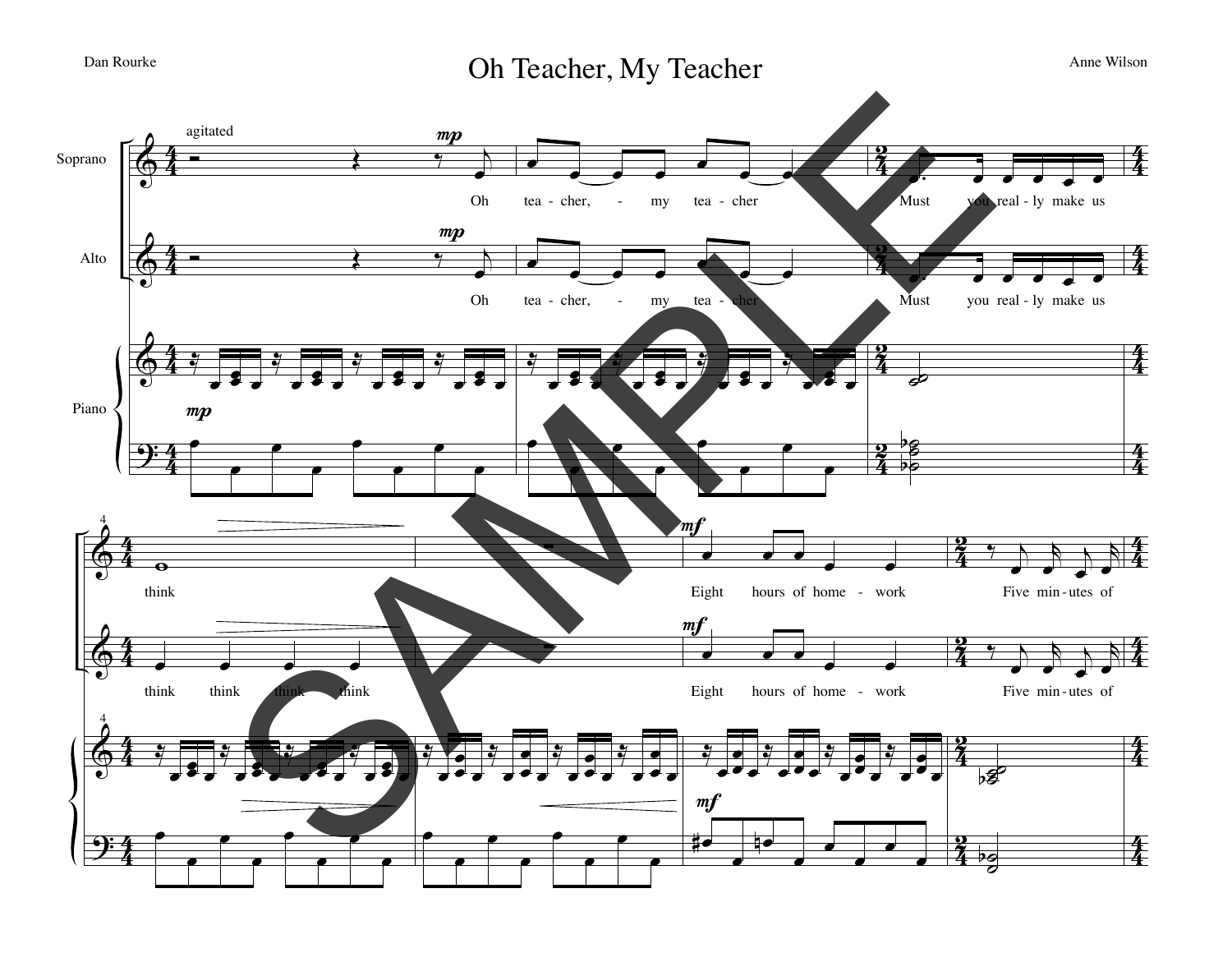

Oh Teacher, My Teacher Pg. 2